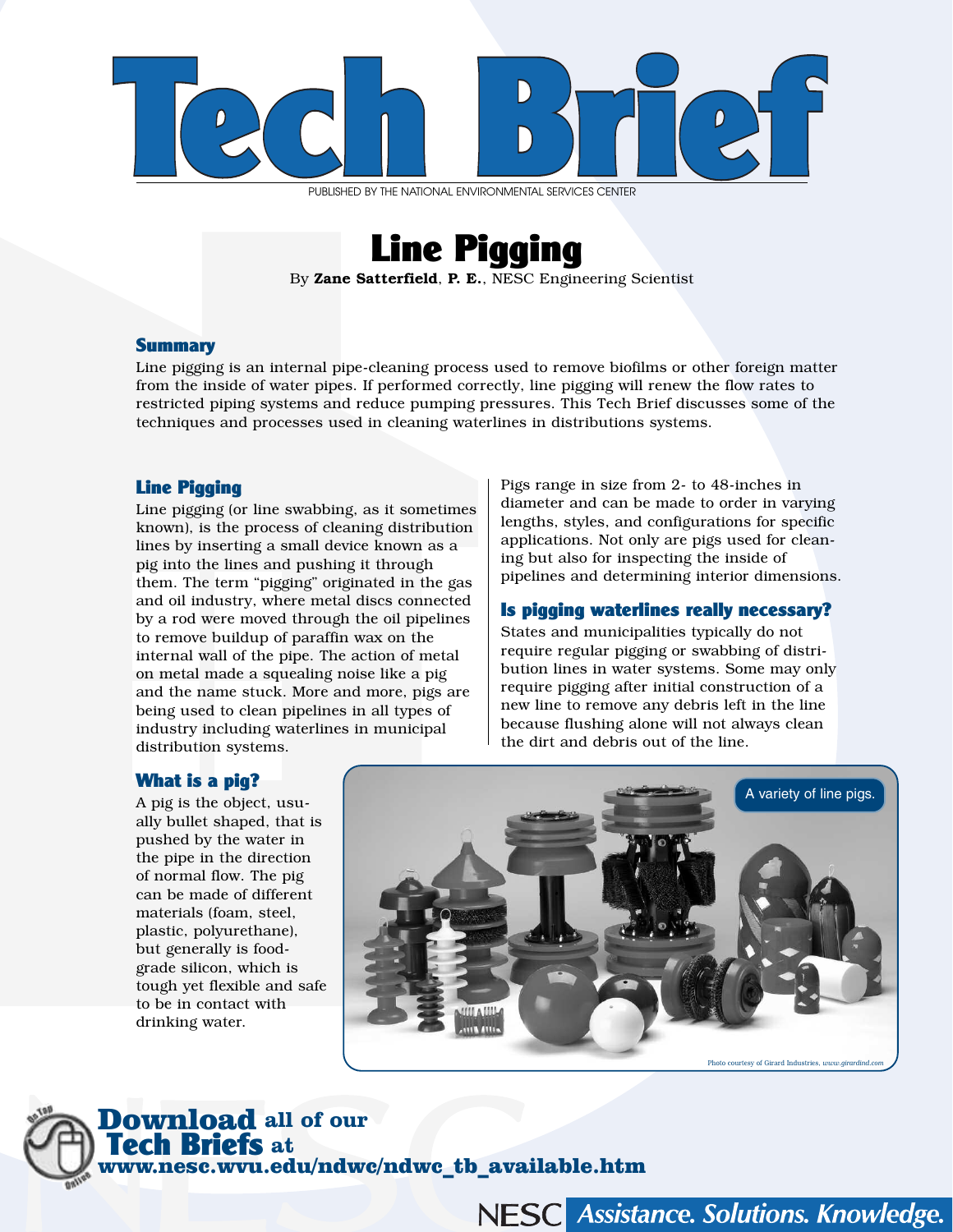

One reason to pig a waterline is that all distribution lines tend to have a biofilm coating the inside of the pipe. The bacteria are dormant until certain conditions activate the bacteria, causing problems. Regular flushing will not eliminate this biofilm. Regular pigging with flushing will reduce or eliminate biofilms.

A second reason to pig a line is inadequate water flow. More flow (volume) of water may be needed to support development or a growing population in the water system or to provide adequate water for fire fighting. In areas of water systems where increased development has caused water demand to surpass the flow output of an existing line, the system will usually need to replace the existing waterline with a line that can support the demand needed. If the existing flow is restricted due to excessive deposits, however, pigging may be the solution to the problem.

Third, most states require a minimum of a 6 inch diameter waterline when connecting a fire hydrant to provide adequate flow. After years of service, the inside of the pipe can become

restricted with deposits making the fire hydrant less effective if not useless for its intended job. If fire flow is needed, the solution in the past has been to replace the whole waterline, which is very costly and time consuming. Pigging may restore adequate flow for fighting fires at a fraction of the time and cost.

Finally, pigging waterlines may lessen complaints from water customers regarding the very same deposits that have or can restricted fire flow. These deposits are unwanted foreign matter such as iron oxide (red water), alum, calcium carbonates, barium sulfide and sediment. Pigging, in most cases, provides a solution. Cleaning these deposits can also reduce pumping pressures in areas of water systems that have booster pump stations. Increased pumping pressures can result in line leaks and pipe failures.

#### Procedure

The procedure starts by determining if the waterline can be pigged. Not every water line is a candidate for line pigging. Is the water line so corroded that pigging can cause failure?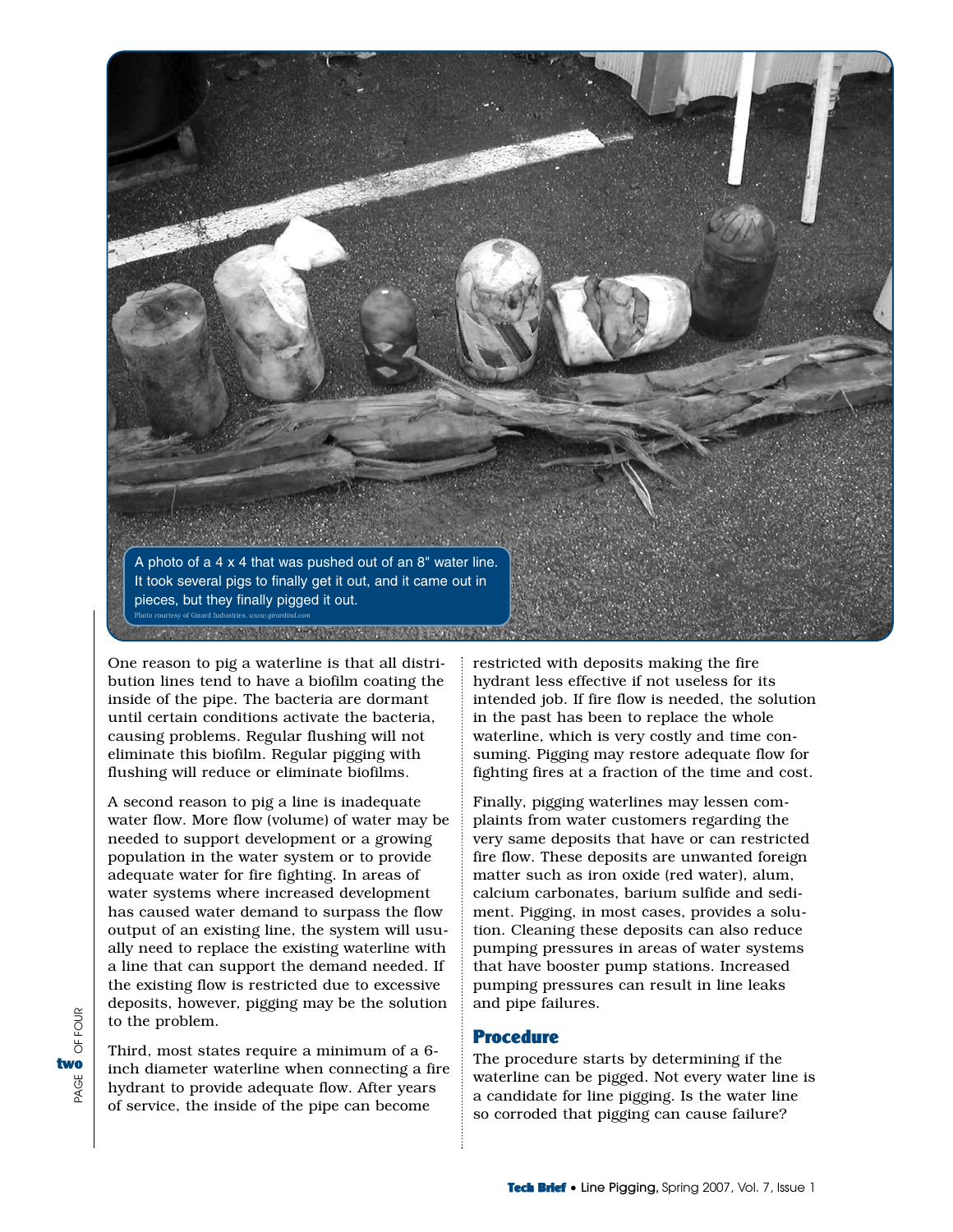Does the waterline have reducers (i.e., the line getting smaller) that can cause the pig to get stuck? Does the line have increased pipe diameter sizes where the water pressure would be insufficient to move the pig?

One of the main things to look at is the condition of the interior of the pipe. If the pH of the water is low, the interior of the line could be so corroded that pigging could result in failure. If in doubt about the condition of the line, refer to past line repairs or talk to operators who have worked on any repairs of the particular line.

Much of this information can be obtained from as-built drawings or operators who have fixed leaks or installed the original water line. The line will have to be dug up to launch the pig. At that time, a visual inspection should be done to determine if pigging is possible. Another option is to use a low density foam pig in any unknown line and examine the foam pig for wear patterns, tears, or gouges. This may even help determine if the line can be successfully cleaned with a pig.

Before the pigging begins, it's useful to have information about the line:

- 1. Locate and mark all valves and meters.
- 2. Approximate all elbows and fittings in the line (again, refer to the as-built drawing if available).
- 3. Know the pressure and flows in the lines. This will also help determine if any flow increase and possibly pressure decrease was achieved by the pigging.

The more you know before you start, the fewer surprises you'll encounter once you start pigging.

Once the line has been inspected and appears suitable, the actual pigging begins. A pig is inserted into the line to be cleaned by means of a launcher. This is simply an oversized barrel with a reducer mating to the existing line. This allows for easy insertion of the pig, because the pig's outer diameter is larger than the pipe's internal diameter to maintain a good seal. Once in the launcher, clean water is introduced to send the pig on its way. This is usually the same water that is in the line from a nearby flushing hydrant or fire hydrant, or a tanker truck. The pig's path is determined by direction of flow and by isolating the line to be cleaned by closing valves to laterals, if present.

If the waterline is in service, you must notify your customers about the water interruption and possible dirty water after bringing the line back in service. If the water line has a lot of unwanted deposits, it may be wise to pull all water meters just before the pigging process starts and flush at the connection at the end of the process before you replace the meters. Foreign matter could stop-up the meter or cause the meter to malfunction. The debris could also get into the customers' plumbing and cause problems such as plugging the aerators on the faucets, dishwashers, or washing machines.

If the waterline to be pigged has severe scaling (tuberculation) due to iron oxide (red water), alum, calcium carbonates, barium sulfide, or sediment, a progressive or stepped approach must be taken to avoid getting a pig stuck or losing a pig. This approach is simply using a smaller diameter pig at first and working your way up incrementally to the inside diameter of the pipe. The stepped technique will minimize the risk of the pig getting stuck or large amounts of debris plugging the line by cleaning a little bit at a time.



Articles about locating distribution lines and valve exercising programs are available on the National Environmental Services Center Web site at www.nesc.wvu.edu/ndwc.

# Smart Pigs

There are many different types and sizes of pigs. For waterline use, some nonstandard pigs include:

- Gauging pigs are mainly used after constructing the pipeline or before pigging an old line to determine if there are any obstructions in the pipeline.
- Profile pigs are gauging pigs with multiple gauging plates used to help map the inside condition of the pipe walls.
- Magnetic cleaning pigs are used to pick up ferrous debris left in the pipeline.
- Transmitter pigs or detector pigs are used to map out the location of pipeline or help locate a stuck pig.
- Spheres are round for ease in negotiating short radius 90-degree elbows, irregular turns, bends, and sweeps.

# Dealing with a Stuck or Lost Pig

If a pipeline has not been pigged on a routine basis or has never been pigged, a pig can get stuck. If a pig becomes stuck, the first priority